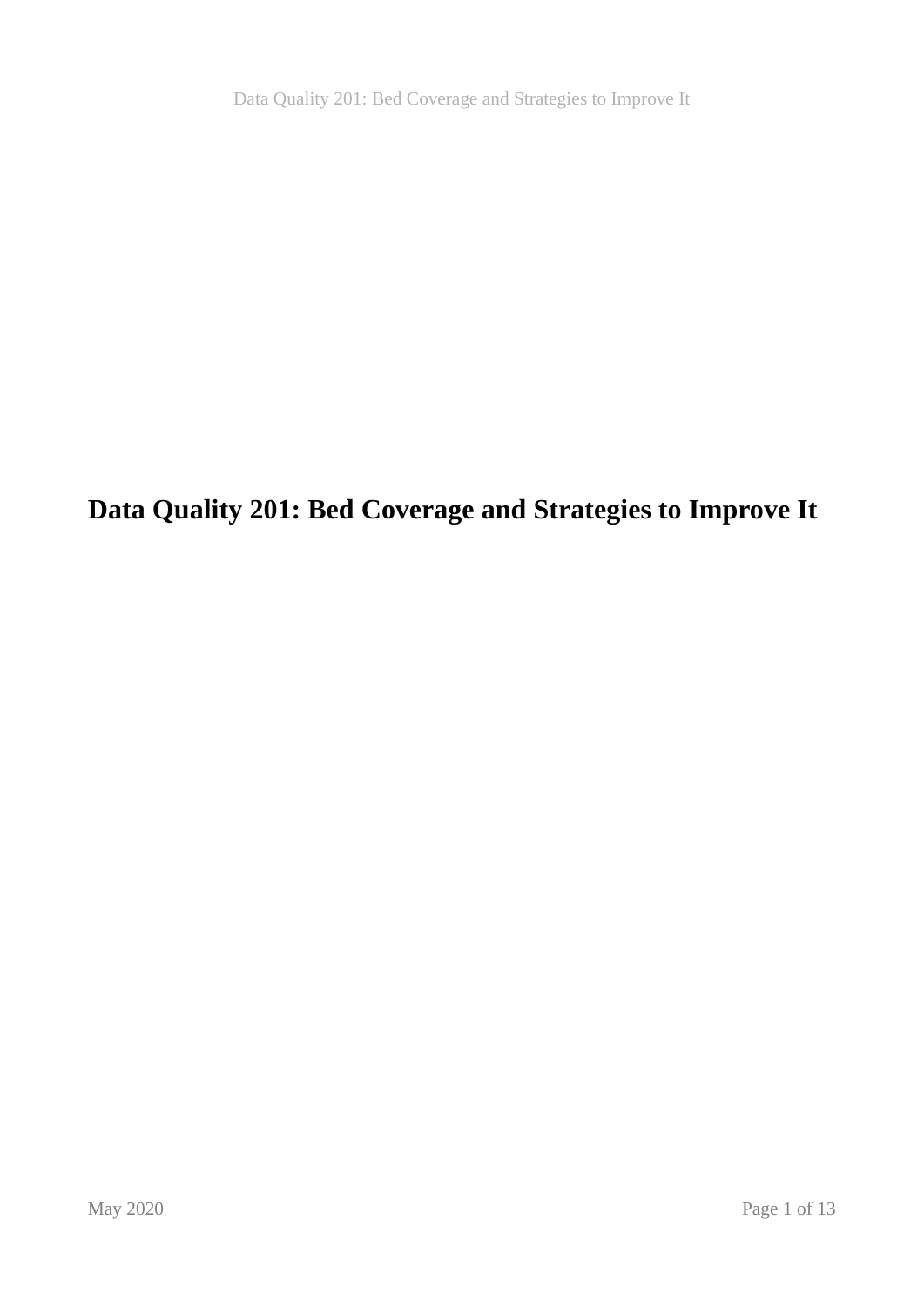**00:00 Speaker 1:** Thank you for joining us, I'm very excited about this session. We're gonna be talking about bed coverage today. I'm excited to have several speakers with us. My name is Fran Ledger, I'm with HUD. We have Joan Domenech today, and we also have Allyson Thiessen. So we're gonna... We'll do a little bit... Have a bigger introduction in just a few moments. We have a chat feature going today, and you'll see folks are introducing themselves. And you'll go ahead... You can go ahead and talk with other communities, we can do some peer-to-peer sharing, and also feel free to ask us questions throughout the presentation in there, we'll try to pull some of those out and respond to those as we go. And thank you for joining us for our virtual event. Hopefully, you've been to some of the other sessions that have occurred over the last few days. I think we're winding down, which we're... So I think maybe we have one more session of the day. Today, we're gonna give you a brief overview about NHSDC and HUD. So HUD and NHSDC for many years now, partner together to bring all kinds of content around homeless data systems, but NHSDC in particular, we just wanted to let you know a little bit about them. They're a nonprofit organization, and they're really focused on building effective leadership around information technology and human services.

**01:30 S1:** And so they are... It's exciting that they've put on two conferences a year focused on our area of interest, and they're gonna have a conference coming up in the fall. And you can find more information by going to nhsdc.org. You can also go there to check out a survey that they're doing about this virtual event to see how that went. We encourage you to head over there to let them know what your experience was like. Today's learning objectives for our session is gonna be to learn more about this mass data strategy. You may be familiar with that, or if this is... If you're new to this work, this will be new, so you'll get a little bit of an introduction to the data strategy. But we'll talk about its relationship to bed coverage. We're also gonna talk about what is bed coverage? What does that mean? How do we define that? Some of the core features of it. We'll talk about strategies to increase bed coverage, that's where we really wanna focus today. We're excited to have Allyson joining with us, and talking about real-world experience in doing this.

**02:41 S1:** You're not just hearing from HUD or from technical assistance providers talking about providing technical assistance in this area, you get a community that's actually working on this. And then we'll be discussing the connection between bed coverage and data quality in general. So who am I? I'm with the SNS office at HUD. My area of focus is HMIS. And in the HMIS team, I do a lot of work around capacity-building, data governance, compliance work, and I also do a lot of disaster recovery stuff. You're gonna get a poll now. In the poll, "What I learned more about who is joining us today." So we're asking a question about who's in the room, something you would typically see at a conference if we were live, in person. So we'd like to know who you are. We have a couple of options there, you can choose more than one. We also wanna get a feel for what are some of the big challenges that you may be experiencing with that coverage in your community. So what is the biggest one? You can go ahead and select that. That would be great, too. I'm gonna turn this over to Allyson for a second so she can introduce herself.

**03:58 Speaker 2:** Hi, I'm Allyson Thiessen, I am the Director of the HMIS for Cares of New York, we are a collaborative HMIS, and I've been doing this since 2006, we serve 13 CoC's with 25 counties in New York State. I am on the board of directors for NHSDC, and we also are a HUD NOFA, HMIS-NOFA recipient to bring the New York State [04:24] \_\_\_\_ state into the collaborative HMIS, which means that we have full state coverage for the first time. Very exciting.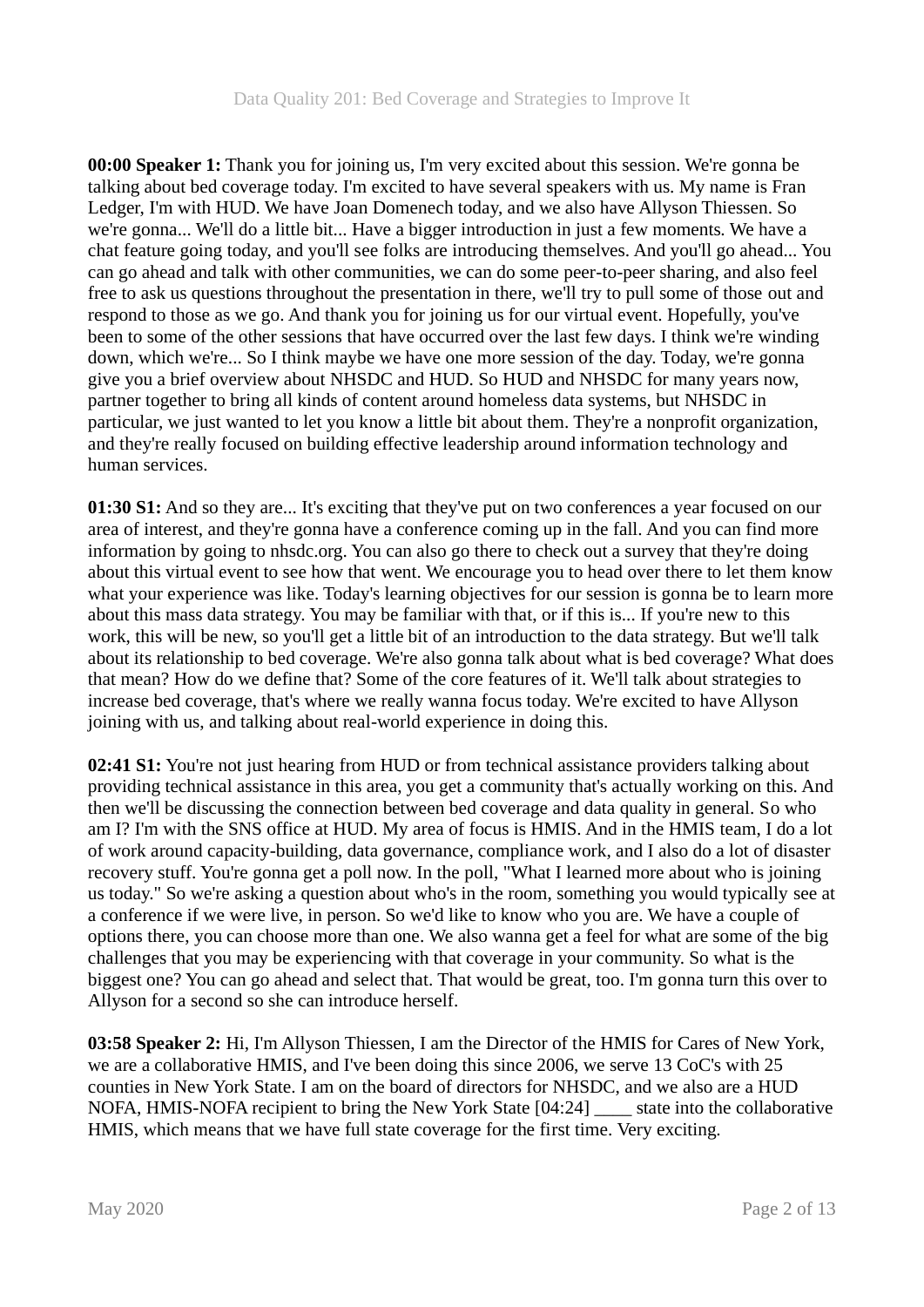**04:37 Speaker 3:** So, hi everybody, my name is Joan Domenech, and I am part of CSH, Corporation for Supportive Housing, and I generally do a lot of work on data quality, HMIS, I'm that person that thinks everything data-related is cool. That's a little bit about me. I think that we can close the poll and see who do we have in the room. Do we get to broadcast the results? Alright, so it seems that we have a lot of systems admins, yup, HMIS lead agency, we have some CoC and CE leads as well. So you have the option to select more [05:19] \_\_\_\_ probably a few there that are in multiple places. Alright, so let's check out what you selected as your main challenges. So this is hard to read. We had 52% saying, "It not being a requirement," be the biggest challenge. We had 28% saying HMIS data entry, pardon limited computer skills. So I guess those were the two big ones.

**05:55 S3:** Alright, well, thank you for participating in that poll, we'll have a few more interactive exercises as we go through. So we really wanted to start with just the basic, basic of bed coverage. What is bed coverage? And when you think about bed coverage, it's gonna be your HMIS homeless beds, the ones that you do have in your HMIS system. That number divided by all of your homeless beds in your continuum of care or your geography. And that's gonna give you your bed coverage. And so it'll look a little bit like this. So let's say, for instance, you have 45 homeless beds that you've managed to get into HMIS, but there's a total of 150 beds that serve homelessness in your community. So that would mean you have a 30% bed coverage. And this is the most simplistic way of doing this. You can also do it by project type and you can sort and dice in different ways. But wanted to just start on the same page, this is what bed coverage is. Then if you have any questions about this, just type it in the chat as we go...

**07:03 S1:** So I wanna talk to a bit about some analysis that we've done and talk a little bit about the strategy that I spoke about when I first started opening up on this session. So what we've done is we've looked at all of the APR, so HMIS, APRs that are submitted over time and have looked at that coverage rates that are reported. I have some information, to share there. I think it's helpful to think about your community and then look at this information in general to get an idea of where you sit. So approximately two-thirds of all the HMIS, implementations in the country, their coverage rates sits at around 80% or higher for each of the project type. One of the things that you can do is you can actually go and look at the system performance measures which has information about emergency shelter and transitional housing programs as well as the type of geography, the CoCs mainly serve. So you can go and look at that information and compare yourself to like communities to see how you're doing to assess your bed coverage. So that can be nice to take a look at if you're trying to set benchmarks for yourself, and improving your coverage to see, "Okay where am I at in context to other communities and then how do I wanna incrementally increase and then how am I doing over time?"

**08:38 S1:** The other thing to note, that we've learned from the HMIS APR analysis, is that with the exception of a [08:46] HUD-VASH that the federal partner programs all have indicated a utilization rate above 90%, which is very interesting. And so we'll talk a little bit about that more in just a few minutes. But I do wanna talk for a moment about the strategy that we have, so we have a data and performance strategy, that is really key to the work that the SNAPS office does around data efforts. So as everyone knows, we are keenly interested in understanding what initiatives that we do, what we fund. How is it working to help in homelessness? And so we wanna make sure that those things that are working well that we're listing those off and that we are finding best practices that we are sharing with communities. We can't really understand what these are unless we have good information that helps us see, are these things being effective. And so to do that, we have to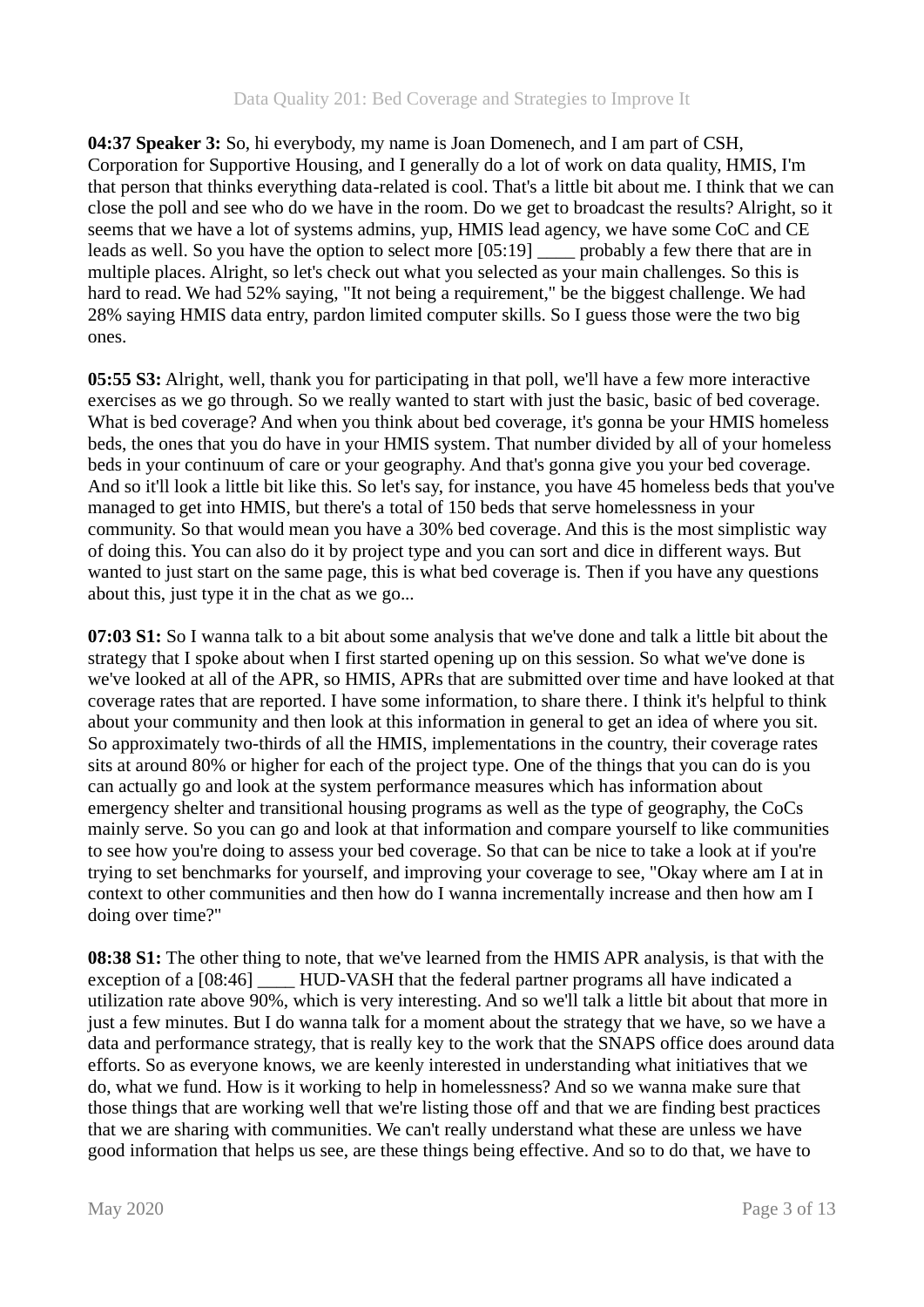have good data systems that have good data and that we have good coverage, so we know that we have good quality data to look at.

**10:01 S1:** The SNAPS office developed a strategy that looked at a series of metrics that we felt like, these are data quality improvements that need to happen, so communities can feel confident about the information that they're looking at, to be able to use that information to inform decision making. And part of that, one of those pieces in there, is that coverage. And initially, we thought okay, where are we at now, where do we wanna be in three to five years, and where do we wanna be in the future? And so currently, the focus has been, get all of those projects that are CoC funded, so get them on and get them entering 100%, get on a system entering all of the information that they need to be entering that they're required to enter. And then let's work to get all of the homeless service providers then entering, that's the next step, 100% of all homeless service providers and then down the road a little further out, get all of the providers that are contributing data, that are sharing data, give them a 100% contributing so we get full cover, so we can understand what the full... The spectrum of what's going on for an individual, what that looks like, who are not missing any pieces of data.

**11:22 S1:** So what happens when we have low bed coverage, it means that it prevents accurate reporting. It also prevents the ability for communities to have good decision making. It takes away that opportunity for community to come at a problem with good information and be able to strategize around what is going to be effective. So you cannot build up a culture of informed decision making and that's something that we're very interested in doing, is why we've invested in things like Stella, if you're unfamiliar with Stella, you can go on to HUD Exchange and search there and learn more about what we're doing around Stella. So yeah, I think all of these pieces, I think hopefully, you'll start to see how they connect together, as we go through this presentation, but what it's missed, if you start to lose people when you don't have complete bed coverage, so they only get part of the client story where you get only one piece of where they're hitting your system and you don't know all the places that they might actually be utilizing services. And for a coordinated entry system, then it looks like chunks of that coordinated care is missing. You're not getting, again, the whole picture, so you don't get to see movement or flow through the system, which is really important to be able to see when you're trying to make decisions about what to adjust in your system to make it more effective. Let's turn it over to Joan.

# [pause]

**13:19 S3:** If I unmute myself, you can totally hear me way better. Yeah, so I think that after this picture we can all relate to it at some point. If you're an HMIS admin, you've reached that point where you're like, "What else?" And I think that it applies to our agencies as well. And one of the biggest challenges that we hear of, in terms of bed coverage, is just not having the staffing to do it, whether it's that emergency shelter or whatever project type, they're already overworked, the intake staff is already doing so much. So there's a lot of other issues like technology barriers, having limited access to internet, or having limited computer skills, and then there's other unstated issues, like that agency not wanting to be held accountable, or having differences in the philosophy of how you provide services. And what we wanna do today is we really wanna tackle some of those challenges and move to those.

**14:20 S3:** And the first thing that we wanted to do is... Because I truly believe that people on the ground, doing the work, trying new things, being creative is how we learn. We wanted to allow, in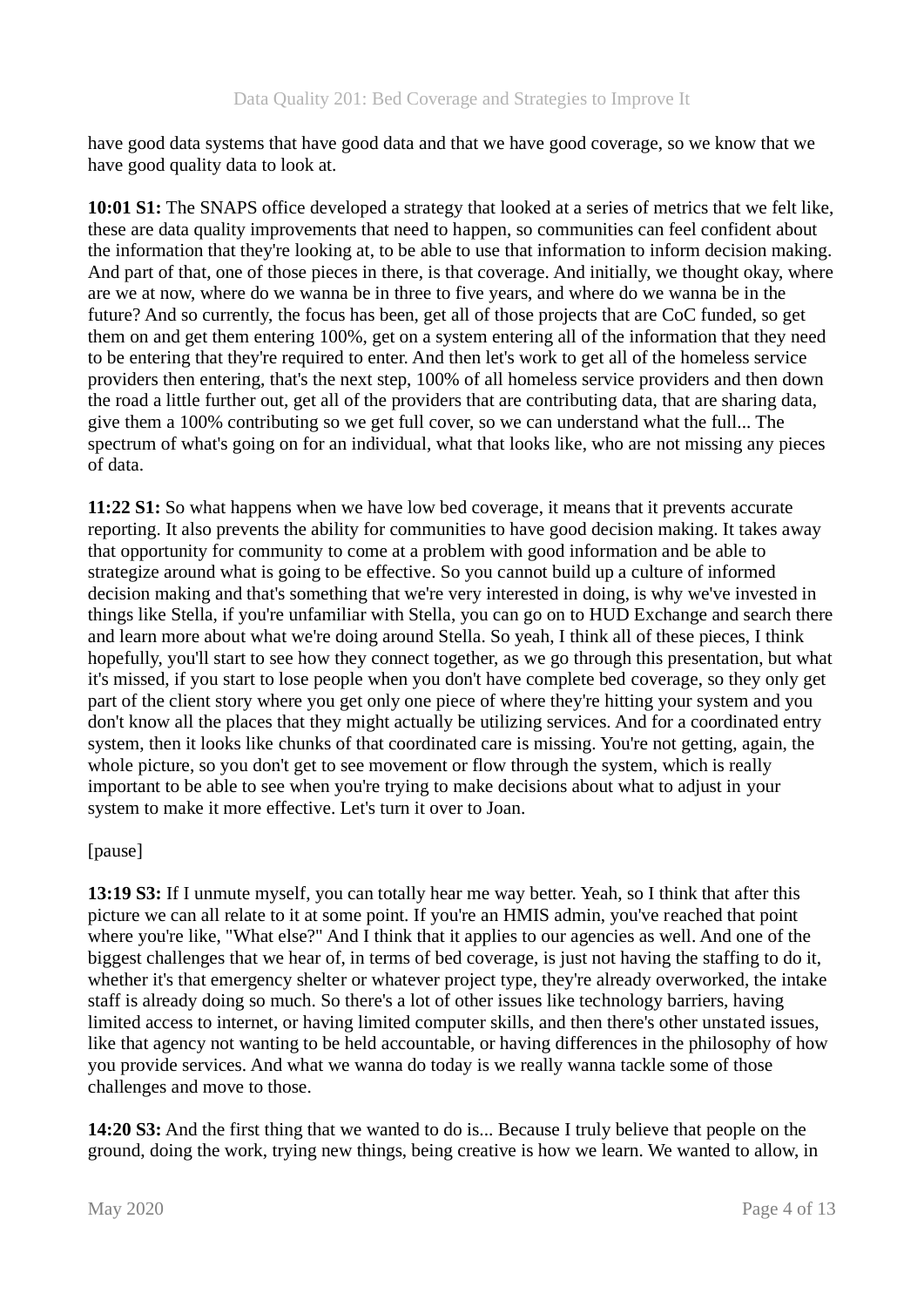the spirit of NHSDC, some pure learning opportunity, where if you have encountered this challenge of that agency just not wanting to be a part of it because they do not have enough staff to do data entry, but you have to tackle through that and you have some strategies. Wanted to allow a few minutes so that you can chat in the box, and give us some of your ideas, and I promise you that we are gonna give you some ourselves, too, and we have a handout to share with you later on, but wanted to get a feel of what's happening on the ground.

## [pause]

**15:33 S1:** Alright, so we have an example from Aaron, thank you, Aaron. We have offered to do data entry for non-CoC-funded agencies, but they did not get that to work.

### [pause]

**16:00 S1:** Alright. Robert Stevens tried a similar approach, and that actually did work for them. We were not all on you, I would ask you to share more, Robert, thank you for sharing that.

### [pause]

**16:24 S1:** Gwen says, "Some shelters now do data entry straight into HMIS, that intake, instead of copying it in forms and doing it later, and that helps with timeliness and cuts down on intake time."

### [pause]

**16:50 S1:** Alright, we have a few people typing in more in the chat, and I want you guys to keep that going. I am gonna read this last one, but keep it going while I keep the presentation. Len says, "They offered to do one-on-one training, an assistant with initial client entry allowed to get agencies on board often." Alright. So keep that going in this chat. We wanted to share some strategies, your... The strategies that you guys covered are great, and I'm sure we'll keep that going. And some of the strategies that we have here is really making it simple. A lot of the times people just don't have the time, don't have the interest. And when we have those one-on-one meetings at the emergency shelters, I like to think about, about it like they're your customers. If you're the HMIS systems admin, the different agencies that you're gonna be talking to are your customers, so you should have like customer service approach. And when you really have those first engagements you wanna avoid, "HMIS speak," I call it. 'Cause it's hard, not a lot of people understand it, sometimes I have difficulty and have to go back into understanding it.

**18:03 S1:** So really avoiding technical terms, jargon, acronyms, and making it as simple as possible. And you also wanna use technology solutions when possible. If there is a way that your vendor or that you can think of creative solutions to make the data-entry burden less, we wanna maximize on that. Sometimes technology can be amazing, and I'm hoping, as I say that, we do not get caught up or something crazy happens, but sometimes it could be really helpful. But ultimately, you want to see the little guy in the picture, you wanna make people an offer that they can't refuse, and you wanna meet people where they're at and go that extra mile. And I know that Allyson will give us some examples on that. And as I'm saying that, I know that it sometimes results... Generally is gonna result in more work for us as HMIS, as you... For you guys as HMIS representatives. But that is truly where we wanna be moving towards. And so another place where we can maximize our opportunities is by creating partnerships. And so you have a little picture here of a dustpan and a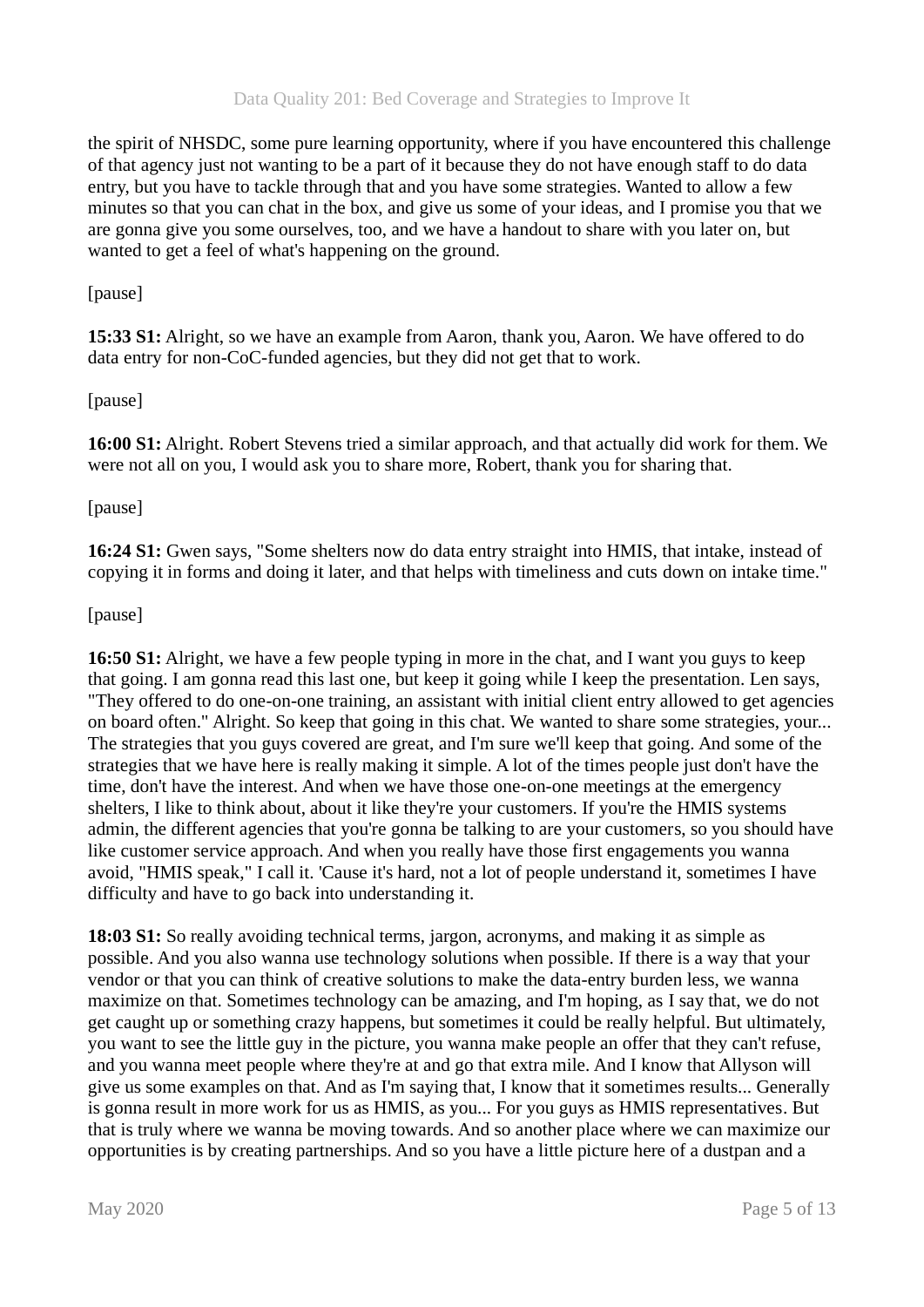broom, and the dustpan is on the broom, "You're nothing without me, and you know it." And this is definitely not how you wanna have that conversation with your partners or people that you're trying to get on board, for sure.

**19:18 S1:** But you wanna maximize on the role that you guys have. Look at the potential, look at the value on each side, and then come together, so that if you're the broom, you don't have to pick up the stuff with your hands, and if you're the dustpan you have some things to pick up. And ideally, that generally results in explaining HMIS and seeing how HMIS can benefit the other person. And a lot of the times people just don't see the benefit 'cause there's not that communication, but there's a lot of examples of partnerships, and I think, Fran's gonna touch a little bit on those. But when you do create those partnerships, really just identify those common goals and figure out how you're gonna work with each other, and have clear responsibilities, goals, and responsibilities...

**20:04 S1:** Alright. We actually have a pretty cool hand-out for you guys. When we post this presentation it'll be with that. And I'm actually gonna go back and look at this chat, and feel some of the awesome ideas you put here and make it even more useful. But we... It's gonna look like this, I know that you can probably not see this at all, there's a little for arrow thing that you can make it full screen, but the intention is not that you read this that you know that we're actually working on giving you this handout. And it's gonna have two tapes like two columns and you're gonna have all of the scenarios that we could think about and some possible strategies and we'll make that available to you guys.

# **20:51 S2:** Alright.

**20:53 S1:** That's sort of the plan.

**20:55 S1:** So I wanna talk to you a little bit about the things that HUD has been trying to do to improve bed coverage. I started off as assistant administrator, a really long time ago, and I faced issues around how to improve bed coverage and that issue still exists today. And so, in the SNAPS office, we talk about what kind of things can we do on our end somehow be innovative and improve things in this space. And so, I'll talk a little bit about that and some of these things you may have heard about before, but one of the things is we're having a big push around data integration, so we are working with vendors and folks who are doing some amazing research work and working in other spaces like around social determinants of health and with the State, State government around how can you do integration with HMIS. And why the integration piece is so important is, as you bring in these other partners, you actually start touching into other systems that may then be able to pull along some of those folks that may have been resistant to join into the HMIS.

**22:30 S1:** You also may then have a... You may have other champions with you, to help you engage those providers that may not have wanted to join HMIS. So it can be helpful in that way and it also can help you sometimes get at the data in a way that you might not have been able to get at that data before. So the integration piece is like one aspect that we are looking at. It's like how can we use data integration to improve the space? Another thing that we're doing is trying to point a light on the relationship building with face-based organizations. So, a little bit ago, HUD did a in-focused message with an organization that's kind of a higher organization that coordinates a lot of rescue mission, and that in-focus message has a lot of interesting content too, we'll post up that link in just a bit. Anybody, you go and take a look at that. I think that that's very informative.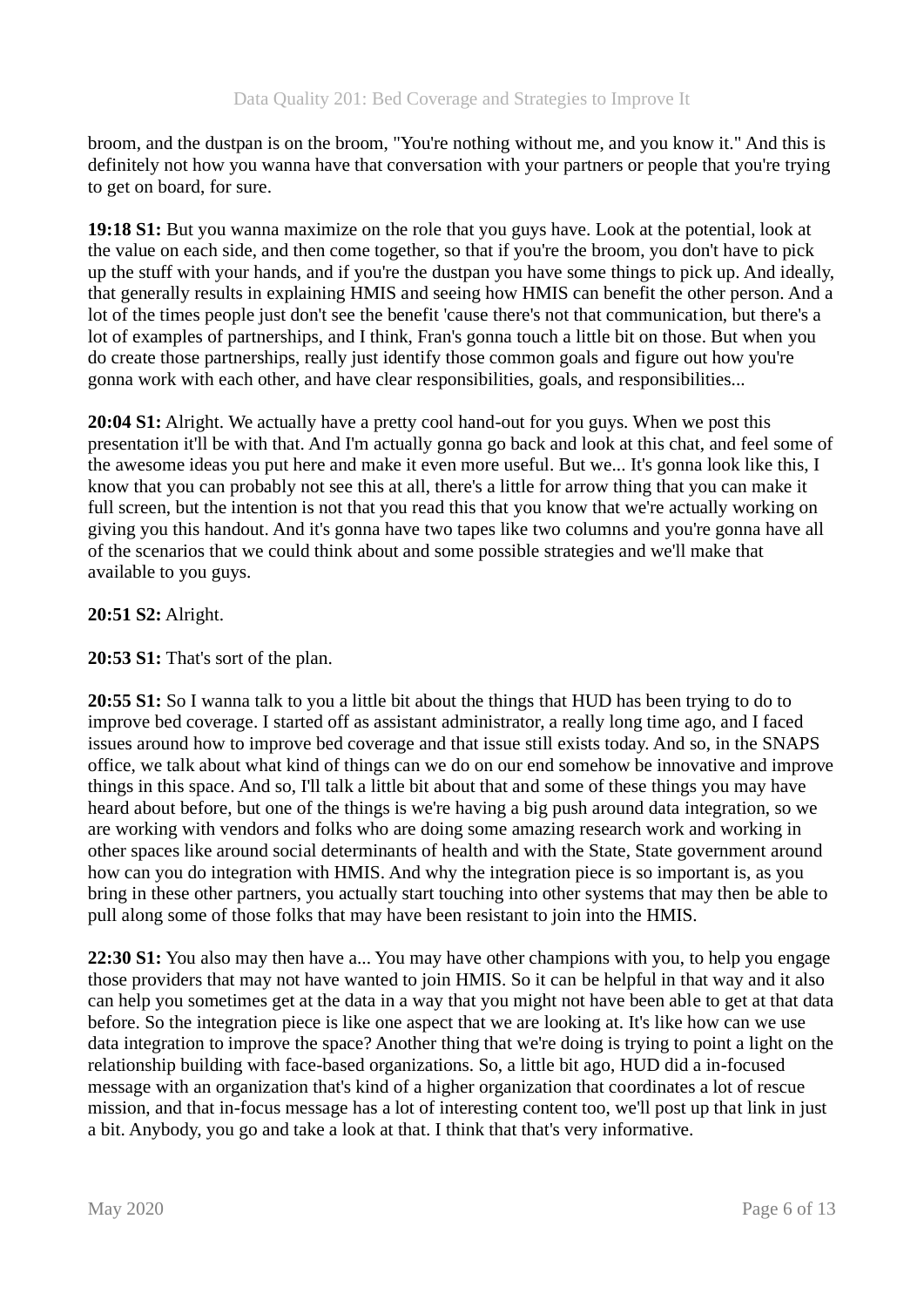**23:45 S1:** It's a quick read, but we are engaging with FaceBase partners trying to bring them at the table and also educating around the importance of HMIS and gaining important buy-in from that perspective, which I think is helpful. And then the other piece I wanted to talk about is the work that's being done around the HUD-VASH data from homes and getting that in the with CSE. So this has been... This information has been out there for a little bit, so you may have heard about this if you've been working on this stuff for a while. This is a pilot project, that's been underway and what the idea around this is, we're trying to get the HUD-VASH data from home into the HMIS, it's gonna be an import. So communities will have to work with their HMIS vendor to get the information imported into the HMIS but it'll be a standard export out of the home system.

**24:46 S1:** So part of that work is gonna be... We're working to get part of the stuff standardized so that we'll help communities move along in this process. So you'll hear as we get that piece of the work done and the pilot completed, then more information will come out as that gets rolled out in a more general way to the public, so we're excited about that. We... This is a really key piece of work that SNAPS is focused on is trying to think in creative and innovative ways about how we can help communities increase bed coverage. That's something we're very committed to and supporting communities, we know that it's a very difficult thing for communities to increase bed coverage and you're gonna hear in just a little bit, Joan's gonna be talking about ways to be thinking about this and some other tools that are available. And you're gonna be hearing from Allyson in just a minute.

**25:57 S3:** Alright. So we have this little quote here, "Most valuable resource that all teachers have is each other and without collaboration, our growth is limited to our own perspectives." And I think that applies to us. And that's why we wanted to have Allyson here with you guys so that she could share some of her experience and lessons learned around bed coverage. So, I'm gonna pass it to you, Allyson.

**26:22 S2:** Thank you. Alright, so good afternoon. I see some familiar names, so some of you might have been with me this morning while my system administrator Kelly and I were talking about bridging some gaps. So you'll recognize this slide, but I work for CARES of New York, and this is our regional HMIS coverage and scope in New York City. New York has six implementations of HMIS, which we are one and the largest. We cover 26,416 square miles of territory. We have over 600 projects in 171 agencies and that slide is actually out of date as of last week. So we have grown since then. We have over 500 users in 13 CoCs. And we have seven staff. So while we do all of this with seven staff, we also do training, reporting, technical assistance, data management, database maintenance, project management, policies and procedures, monitoring, and grant management. So it is quite a bit that we do with those seven staff. And without the cooperation and collaboration of our communities and our agencies, we wouldn't be able to do it.

**27:43 S2:** So yes, we're underfunded. Yes, it's a problem. And just like all of you, we deal with it. And then we have to work with other workflows. So one of the things that I wanted to show you was our, sort of, our breakdown of our projects. Again, this is for your reference so you know what we're dealing with and can relate to it. So the projects that we do in HMIS, pretty much everything that is an HMIS eligible project, is something that we do. And over the years we've been able to attain a 98.9% HIC coverage, so 99% of our beds overall are in the HMIS. Of those beds, 61% are mandated and 39% are voluntary, and I think that's a really important deal that 39% of our beds are voluntary. And here's... What's the... Flip around, there we go.

**28:44 S2:** This is our breakdown. So 37% of the beds in the HMIS are actually privately funded and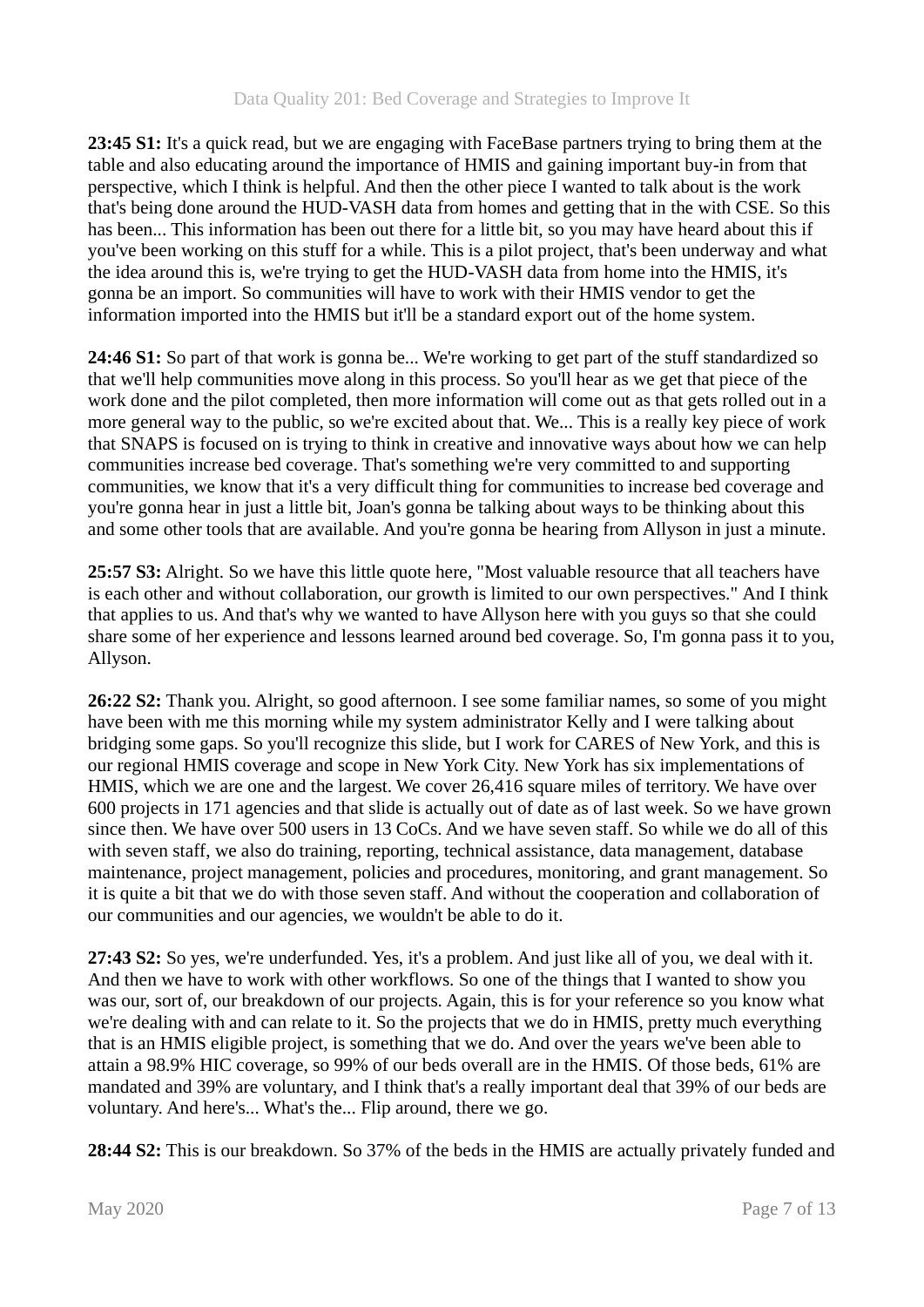have no impetus whatsoever to join into the HMIS. And I think that it's our relationship building which has allowed us to get them in. Of our beds, we actually only have five agencies that are not participating in our HMIS, out of hundreds, like we have, at this point about 200 agencies in the database. We have one Social Services Department that's not participating. And since New York State is a right-to-shelter state, that county doesn't actually even have a shelter. So all the shelter goes to the Department of Social Services. So that's a large impact, not having that... That one. We also have one city rescue mission that does not participate, and they're over 50% of our transitional beds and our largest single male shelter in that city, so again a large impact. And until tomorrow, we have one small Salvation Army transitional housing project that doesn't enter, but it's just a handful of beds and two very small faith-based projects.

**30:07 S2:** So we're pretty happy overall. We were able to use our information about the other projects to fill in gaps and understand our communities very well. So how did we get here? We have 16 years of relationship building. And that's really what it comes down to, and a lot of coffee. But 16 years of working with our communities and not just HMIS working with the different agencies, but with the community at the CoC level with our collaborative applicants and our planners to build these relationships. We have some techniques we've used. And they all work around, active listening, engaging the community, we go to meetings and events. We do live trainings whenever possible, even with that very large area.

**31:09 S2:** Even if they're remote, we try to make them live. We offer help whenever possible. I saw a lot in the chat bar about people who are going in to look at workflow or who are going in to do data entry, particularly when we first bring on an onboarding agency, getting them caught up is so overwhelming to them. So we offer our assistance either on-site or remotely to do some data entry. And we make monitoring practices a place for folks to grow instead of something that they're afraid of. You can't build relationships from behind a desk. It's a time commitment that you have to make, to actually go and physically be present. But it's one you'll get back in the end because you'll build personal relationships with users and they'll do the work because they trust that you're doing it with them.

**32:04 S2:** We also need to make sure that we go beyond what's required and we listen. We help with workflow, we go to the agencies as often as we can. And we assist our agencies with workflow, data integration, the agency-level reporting, grant writing, case management, collaboration. We offer technical assistance, we customize reports, we support non-HMIS software features. We offer as much real-time support as we can. We get tours, and we attend their events. We make sure that the users know that they are as important to us as their data is, because they are. Also the better we know an agency, the better we can help the community use their own data. Sometimes we'll have to suggest a different workflow, and that can create issues at first but the more folks get into using HMIS as a main part of their workflow the better it is and coordinated entry has certainly shown how important that is. Our goal is always to make sure that the system saves our users more time than it costs them. The end-users won't see it, but management will. If management doesn't have to keep going back and asking for more spreadsheets and more parsing and more data, then it saves everyone so much time.

**33:38 S2:** We also had to break down our barriers with the collaborative applicants and planning. We can't do this ourselves. If an agency isn't at the CoC table, they're not gonna to care about the HMIS data. It's really as simple as that. So we need to work with our collaborative applicants to make sure that the data we're giving them is useful and usable, but also that we get the CoC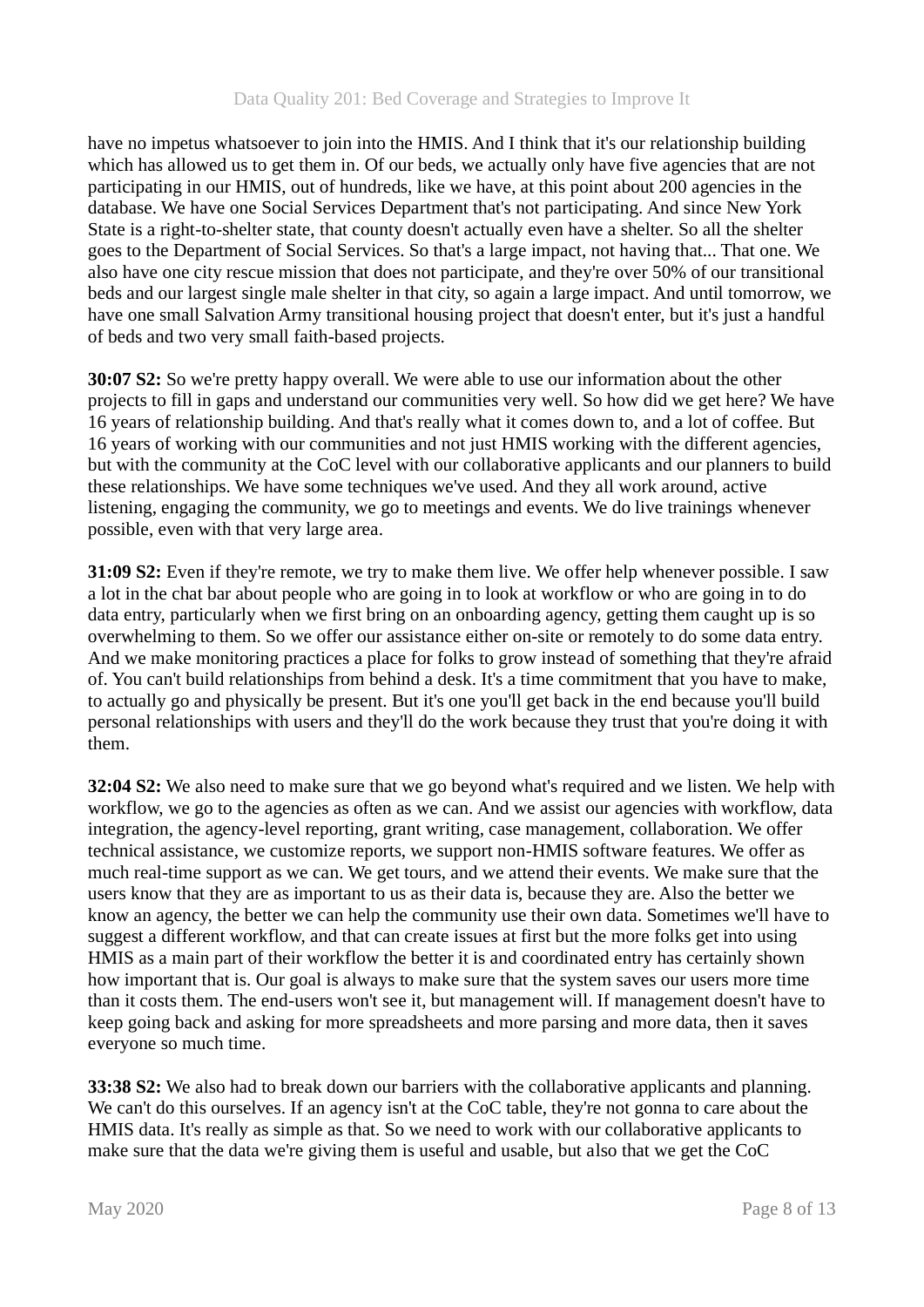agencies that are participating in HMIS, at the table to see that data. We work with our collaborative applicants to actively use HMIS, and I have five collaborative applicants. We actively use HMIS for their HIC and the PIC, for data committees, for strategic planning, for coordinated entry, discharge planning, rank and reviews, systems analysis, coordinated entry monitoring, racial disparities studies, community priorities, and predictive analytics. Now, it's taken us a long time to get up to this point, but it's all community-driven. It's things that the community sees and wants. We offer ideas, and then we follow their lead. And once other members of the community see that the data is being used this way and that funding decisions are being made with data, I want the word... The words, the acronym HMIS in every conversation around funding, because it really helps people understand that this is a data-driven process. And once the agencies understand that, they want their data in there and they wanna be represented too.

**35:10 S2:** We can't let HMIS become an afterthought. If people don't know what the system is, and what it's capable of, we have to let them know. And that's why it's important to be there and to work together. Some examples of how we've used the HMIS in a way that maybe is a little outside the box, but it's really been helpful is we have looked at HOPWA and viral load, and we have added some information so that we could show that housing impacted the health of our HIV AIDS community to the point where their viral load drops to undetectable and made it so they couldn't transmit the virus. And we were able to make direct correlations between housing and healthcare through that study and using HMIS data. And that has led to more Medicaid redesign in New York and more HOPWA funding. And it was probably, 'cause this happened maybe five years ago we started this, was our first really great hands-on project using HMIS data to inform the next step. So when we have these community connections, then we can design reports that the community will use. You'll be amazed by how excited people get about data when it's understandable and applicable.

**36:38 S2:** But you have to be willing to customize that reporting to the community needs. It's easier when you have one community. The more we grow, the harder it is to customize those reports. Because we do need to automate things, we need to make the push button. So we work with our communities as a collaborative to design reports that will help everyone and then do little tweaks for each community. Right now, for instance, our quarterly report has recently been redesigned to incorporate the system performance measures that the community members want and our monthly report which is a data completeness report has incorporated some measures that help the coordinated entry lead, monitor, what's going on in the community with discharges and intakes into projects so that if they see a CoC funded permanent housing project had three intakes in the last month, but they hadn't gotten any calls from the coordinated entry person, they can take action. So it's those little things where attending meetings, you hear and your brain can work to help. No one ever thought to use HMIS for that kind of low level, but constant monitoring.

**37:49 S2:** And you design these reports with the community, not for them. So just like that coordinated entry report, you need to remember that you are part of the process, but not the entire process. No one's gonna care about the reporting if they're not at the table, again. So make sure you work with that collaborative applicant with your planning team to get people to that table. A lot of times, the collaborative applicant can use the HMIS to reel people in and say, "Look, we're publishing these reports, we go to the media, it's on our website, and you're not part of it, would you like to be part of it?" And that brings them into both processes. We've gotten a lot of buy-in from our community, and we have a few things that we've done specifically to get that buy-in. And that is pro bono work. I know we all do it anyway because we're generally underfunded. But we start out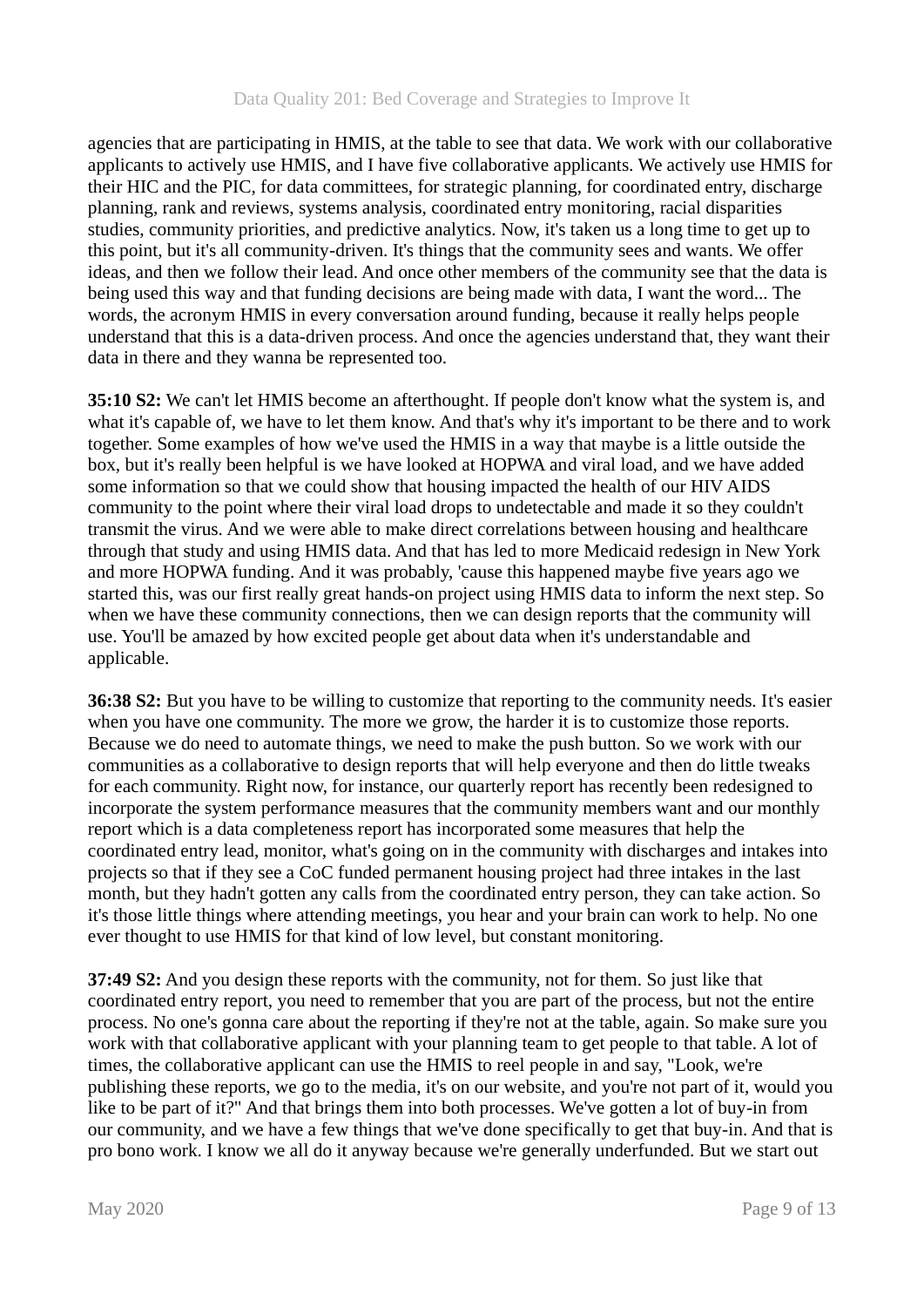with a lot of pro bono work to get people invested. Again, it's overwhelming when an agency first comes into HMIS and our communities, so we do that entry with and for them. We give technical assistance, but we don't charge for it. We just go and we do it. We work off hours. One of our customer service reps who has done so many hours in the evening for our nighttime shelters. And it's really, really, really helpful for getting people invested and onboard.

**39:25 S2:** We do so much peer to peer work with evaluations of the current each of our HMISsystems through our technical assistance work, and we've talked to so many other HMIS system administrators inside New York and outside. I recognize a lot of names on the list of participants we've had those conversations. I wanna keep having those conversations that peer-to-peer network is so important 'cause reinventing the wheel is never gonna work. And we engage the people who pay and influence our stakeholders. The reason we have 24 out of 25 of our Departments of Social Services entering data is because we have a partnership with our Office of Temporary Disability Services, who pay the Department of Social Services. And we have worked with them to find ways to make the HMIS feasible for those departments. They had to fund those departments at a different level for people to have the time and the staffing to enter HMIS data and that was a really big conversation. But they also are now requiring reports that can only be pulled out of the HMIS. There's a give and a take there. We will go to boards of directors and show the board of a non-profit that is community-based, how we can pull in reporting, and help the community understand the problem. And boards are often made up of businessmen and women and people in the community who understand how all of that links together and then they can be that bridge for us.

**41:04 S2:** And lastly, we are available in volunteering to assist in grant writing and funding efforts. If an agency needs data, to write their grant, we help them pull it, we don't charge, we don't wait, we will go into their database with them and we will pull whatever we can and if they have a new grant coming and they know they're gonna need to collect data, we help them modify the database immediately so they can collect that from the beginning. So get on the agendas, create your volunteer, and volunteer workers and sub-committees, offer presentations and trainings, ask committees, and sub-committees to take on work, especially your collaborative applicant and see how much farther you can go.

**42:01 S2:** It's really just about being a huge part of that community and breaking down all those walls, where HMIS people are just data people. We have to be an integral part of the process. And now I think they've built in some time for me to take questions that you guys might have and I'm looking through, not seeing any particular ones. But if you have some let me know, you can also email me if you go to caresny.org all of our mailing information is there rather than trying to remember how to spell my name. That seems to be a better way to do it. Also, we have our training materials, our reports, our forms are all on caresny.org, so if you want to look through how we're set up and ask any questions about that, please feel free. And with that, I will turn it back over to Fran and Joan, thank you, ladies.

**43:10 S1:** Alright, you have one question there that just popped up, if you wanna take it from Tyler, what's your method for making sure... Yeah, go ahead.

**43:20 S2:** Okay, what's our method for making sure the HIC is accurate considering there are so many programs. It's an expensive method actually Tyler, thank you for asking. So with 13 CoCs, some of which have up to 100 projects, we do a lot of using Access to create cross-walks where we go back and forth, back and forth, and we work really closely with all of our collaborative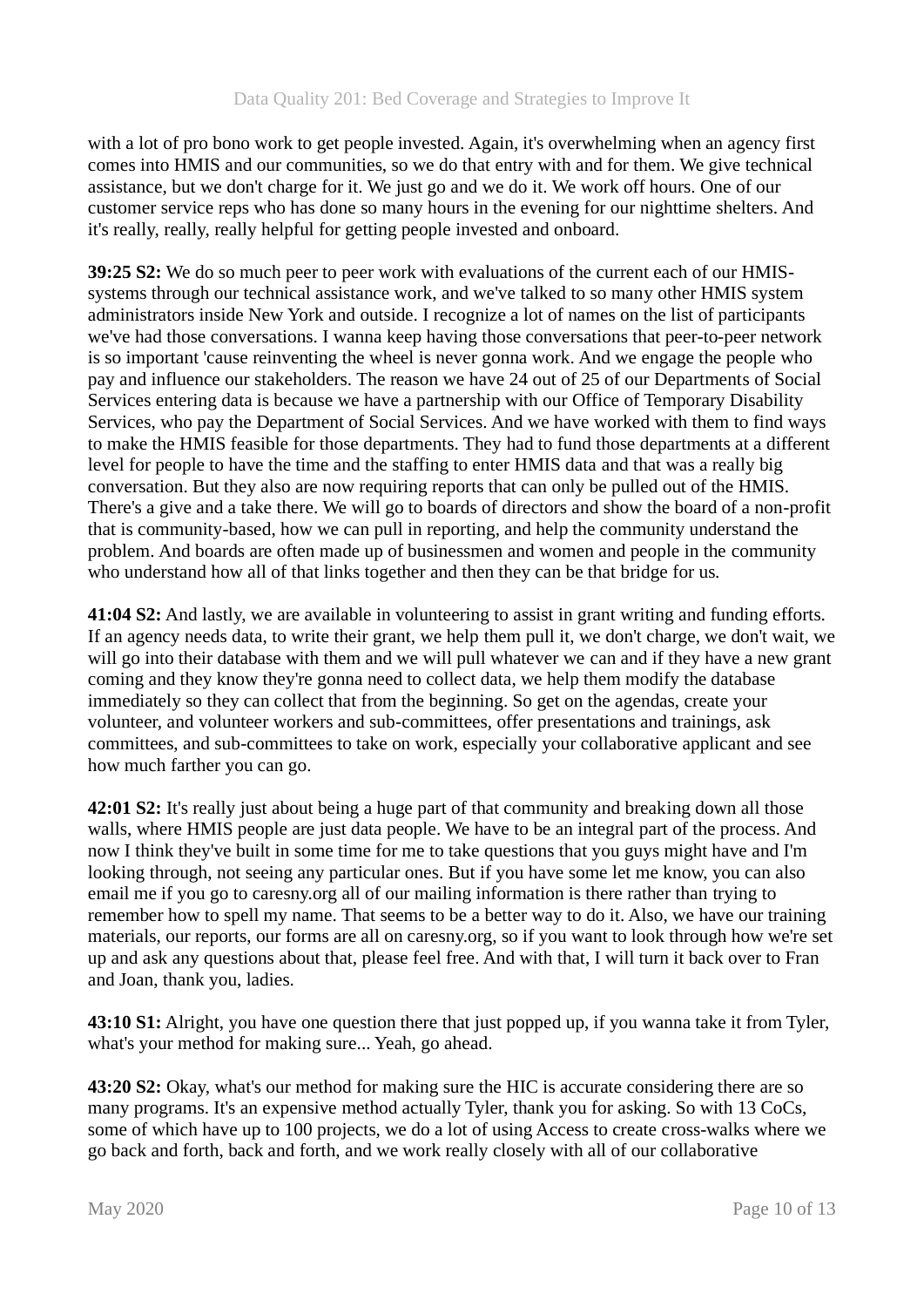applicants to make sure that the information they're getting from the agencies and the information we're getting from the agencies mesh-up because sometimes they don't. We've had problems with things like the HMIS name is different than the name on the GIW and so it could be either on the HIC, we don't even know what that is, or we have three agencies that are actually working on the same project, but it's one project in HMIS and three on the HIC and we've had to really go in there and break it apart.

**44:17 S2:** So four times a year, we actually do a HIC HMIS cross-walk in Access using the system information and the HIC information, and then during that housing inventory time, our collaborative applicants review it with us agency by agency, project by project. It takes a lot of time, but it definitely is worthwhile. The first few years, we did it, probably the first three, were excruciating and now it doesn't take much time at all, but only if we keep it up because that's also where we find out, "Oh yeah, that project got unfunded and stopped two months ago." We're like, "Well, it would be nice to make sure all those clients are discharged and close that one down then," because nobody thinks about how having 30 rapid re-housing clients hanging out in the project impacts your reporting. But boy does it. And so those quarterly checks are really important for getting all those little bits and pieces too.

**45:26 S1:** Right. I'm not seeing any more questions so we will move forward. You have any questions type them in and Allyson can use the Chat to address them.

**45:35 S3:** Thank you, Allyson. We really appreciate your experience in coming, and being able to share some great advice and ideas for us to try. So we are hoping that you are leaving here today with at least one or two, or maybe more than that, ideas that you can really go out and try in your community, and we'll have more of those in the hand-out that we're sharing. And a lot of the times we go back into our community and we have all these ideas, and we know that increasing bed coverage, we have to talk to that one emergency shelter and convince them to join. That's like our strategy. But we really wanna push us past that and start thinking about bed coverage. Like in a project management approach where you're setting clear goals, clear deliverables, that you have clear responsible parties and you have a timeline, and pretty much the same way you would measure success in any other project we do, we want you to apply that lens to bed coverage. And I'm gonna show you guys an example, but before that, I wanted to just, if you have any concrete examples that you're using right now that you wanna share that go past just that conversation that are actually actionable, that's a lot of action stuff.

**46:50 S3:** We wanna move you to action. Action is... That you can share with us. Go ahead and type that in the chat for us. Alright. So what you have here is a template, and it's just a template so you can take some things [47:08] \_\_\_\_. But what we wanted to highlight, is that this template has a goal, it has a baseline, it has an objective, it has strategic action, responsibilities, a deliverable, and timelines. And when you start thinking about what you're gonna prioritize, what you're gonna be targeting in terms of bed coverage, we want you to have this lens in mind. So I'm gonna run through this example real quickly. But really just wanted you to have those kind of buckets that you're thinking about. So in this example particularly, we have the goal to increase our bed coverage by 95%. Right now, we're at 25% emergency shelter bed coverage. And our objective is gonna be, we're gonna get data collection, reporting requirements, and we're also gonna get an MOU stating that we are gonna use HMIS as a requirement. And so that's a big objective, and we have to make it into strategic actions. And you might have a bunch more than this. This was just what did not look really excited in the slide for you. But our strategic action is we are gonna meet with that local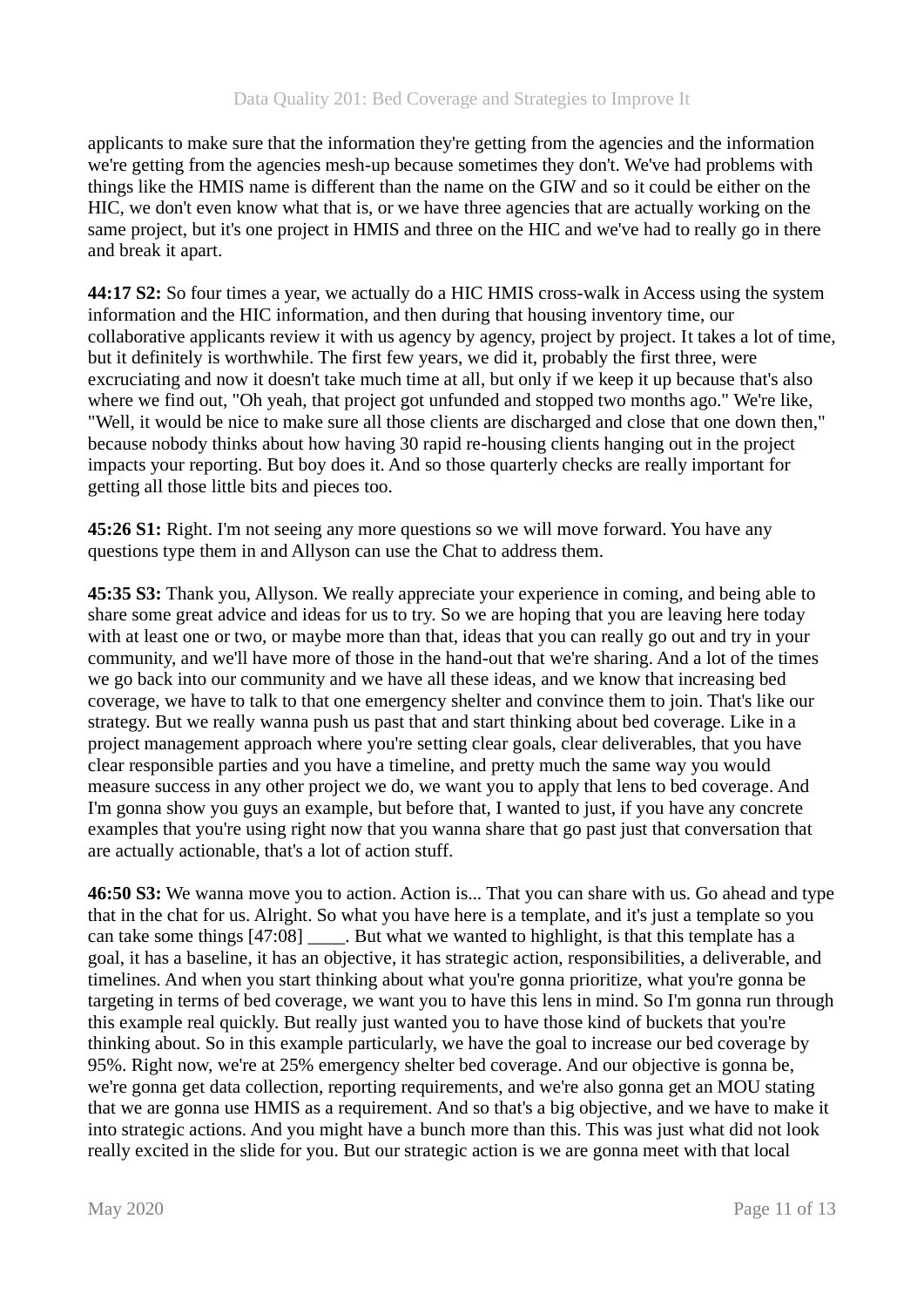funder. Because that's how we get that to happen.

**48:20 S3:** We have to have those meetings, but we're gonna go beyond making that pitch and making them that offer that they can't refuse, and we're gonna have agreements in place. So that's our goal. And if you look at your deliverable, the deliverable is gonna be, you're gonna have a signed MOU by a date that includes language on the data collection, the reporting, and the requirement of using HMIS. And so part of the responsibilities, and what I wanted to highlight about the responsibilities, is that you have two different people or buckets of people that are gonna be doing that. And it's not just the HMIS lead. And I think Allyson mentioned this a few times. You really do also need the COC lead, and you're both gonna play a crucial role like the dustpan and the broom.

**49:07 S3:** The COC lead has their role, they're gonna bring the funders together, they're gonna be pushing that conversation, setting the agendas, knowing who to contact, who to talk to. And then at us as HMIS people in leads, we're gonna be there more on in terms of technical, in the technical aspect. So what is it that we need in terms of data? Do we actually need to go back and map certain things, the requirements? What is it that the COC lead is gonna need in terms of a more technical approach? So I wanted to leave you with this example. If you like it, you could totally steal this template, and we're hoping that you do, and implement something very similar to this. Alright. And I'll pass it off to Fran to talk about collaboration.

**50:01 S1:** Yeah. I think this piece is so important, the collaboration part. The evolution of HMIS, often in communities, has been that the HMIS lead has taken the heavy... Has taken the heavy lift on this, and just generally has been the one that has been focused on increasing bed coverage. This is not true with all communities for sure. But in many communities, the HMIS lead has been the one that's been fully responsible for making sure that these HMIS requirements get met. And here's a place in particular where it is difficult to have success without the HMIS lead. As Joan was just discussing, and certainly, if you listened to Allyson, you could hear that it's helpful to have the COC leadership involved in bringing in the right stakeholders into these conversations around how do we bring in everybody so that they're contributing to the HMIS that we're getting good round-about coverage in our HMIS? And so the collaboration part is so important between the HMIS lead and the COC lead. So you wanna be thinking about in a... On a high level is...

**51:49 S1:** If you don't have that, how do you get that? How do you get to a place where you can sit down and talk about that coverage? And what does that look like, and what is the roles and responsibilities that you guys will be taking on? And what are the clear goals around increasing? And who is gonna be taking on those responsibilities and champion that increasing? What does that look like? And then how are you gonna hold yourself accountable for doing that? I see in some, the agencies are full. That's always great when the HMIS lead and the COC lead are one and the same. Not true for all communities, but it is true for some. So that you have a step up in that respect. But you'll still need to think about even when it is both, even when your organization is the COC lead and the HMIS lead. You'll have to think about who are the right people to bring into the conversation to build your bed coverage, and is it... Maybe there is a COC board leadership that maybe it's someone on your board that's the right person to have a part of that conversation and bring in the right funders to the table to make that happen.

**53:13 S1:** So think really strategically about what you want to do, and then make sure you're getting very actionable about how you're gonna do it. I think that that's the key pieces here. And then make